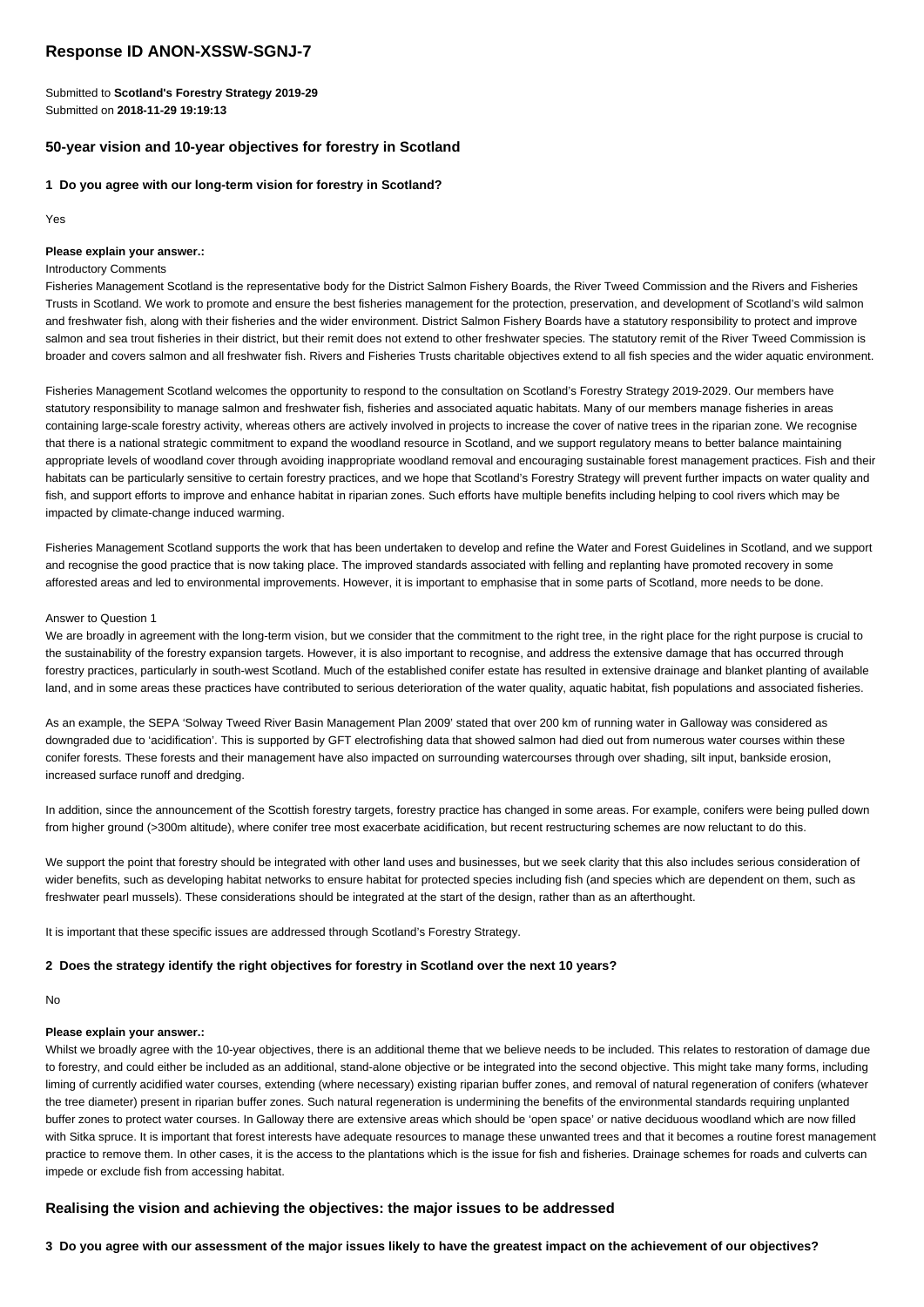#### Not Answered

## **Please explain your answer.:**

The purpose of this section of the document is not clear. Whilst it identifies a number of issues, it doesn't really set out the extent of these issues are in reality, nor is there any prioritisation. On that basis, it is difficult to comment in detail.

As discussed above, we welcome the recognition in section 4.2 that forest and woodland management must be considered within the context of wider land-use, and the recognition that silo thinking has resulted in major criticism and badly designed forests. Wild fisheries interests, particularly in south-west Scotland are working hard to address the legacy of such practice. On that basis we would like more information on the specific means by which woodland management will be considered in future. We believe that there is a strong case for wild fisheries managers to contribute to any such discussions.

We consider that any rural support mechanisms that will be developed after Brexit must contribute to the restoration of damage due to previous forestry practices. These should embed good forestry practice and not be dominated by purely economic drivers. We emphasise the importance of restoration of native riparian woodland and the range of benefits that this provides, including benefits to fish and fisheries. At present this is not well supported by forestry grant schemes. We believe that restoration of native riparian woodland should be a high national priority with appropriate funding available to achieve it. We also consider that there is an opportunity for Fisheries Management Scotland members to facilitate such activity on private land, in addition to the current work with FCS on public land.

It is disappointing that section 4.6 does not make reference to peatland restoration. This is despite the fact that the Environmental Report (page 83) recognises tree planting and woodland expansion as pressures on peatland. Whilst the document is correct to state that (appropriately sited) forestry can play an important role in the removal of CO2, we have significant concerns about the continuing practice of replanting conifers on deep peats after tree felling. Currently, new conifer planting schemes are not permitted on peat deeper than 50cm – we believe that this should be extended to replanting on deep peats. The extensive drainage of these peatlands to create conditions suitable for good tree growth is degrading these peatlands resulting in carbon loss, reduced water quality, including low pH, sedimentation and accelerated run-off. These effects are impacting on the recovery of rivers and the aquatic environment, including in the River Bladnoch SAC, parts of which only support very degraded fish populations. Indeed, the River Bladnoch is assessed by Marine Scotland as being below its conservation limits and therefore no fish are permitted to be killed by anglers.

We welcome the recognition of the role of native forests in enhancing our natural assets and improving their biodiversity. We would also emphasise the role of native woodland in providing 'dappled shade' to help cool rivers which may be impacted by climate-change induced warming. Riparian planning, often on a much smaller scale than would be undertaken commercially, is a potentially vital climate change mitigation strategy. Such planting also has the potential to provide important wildlife corridors in upland areas. It is important that such small-scale work is recognised and funded (and not precluded) from any future rural support mechanisms that will be developed after Brexit.

# **Delivering the vision: priorities for action and policies for delivery**

# **4 Do the ten priorities identified capture the areas where action is most needed to deliver our objectives and vision?**

#### Not Answered

#### **Comments.:**

It is not clear what message is being relayed by table 1. Are these 'impacts' positive, negative, or a mixture of the two?

It is difficult to offer detailed comment on table 2, as the priorities identified are so broad that it is difficult to understand how the delivery of these priorities will work in practice. We would like to see the following specific priorities included:

• Restoration of existing damage, and consistent best practice in both new and existing forestry;

• The principle of the right tree, in the right place for the right purpose should be clearly stated, either as a stand-alone priority, or clearly integrated into one of the other priorities.

#### **Policies for delivery**

# **5 Can you provide any examples of delivery mechanisms that have previously been effective in delivering similar objectives and priorities?**

#### **Comments.:**

As stated above, we believe that a multi-stakeholder forum/ mechanism is vital to ensure that woodland management is considered in the wider context of other policy priorities. One example, that might be worth looking at is the National Advisory Group that informs SEPAs delivery of River Basin Management Planning. We note that this forum has not met in recent years and this, in our view, has had an impact on the wider understanding, and support, of SEPAs priorities among some stakeholders.

#### **6 For any delivery mechanism examples given in answer to question 5, please explain why they worked well?**

#### **Comments.:**

It is useful for a range of stakeholders to have an overview of such strategies. This allows potential conflicts to be identified and addressed early in the process.

# **Monitoring and reporting**

# **7 Do you think the proposed progress indicators are the right ones?**

Not Answered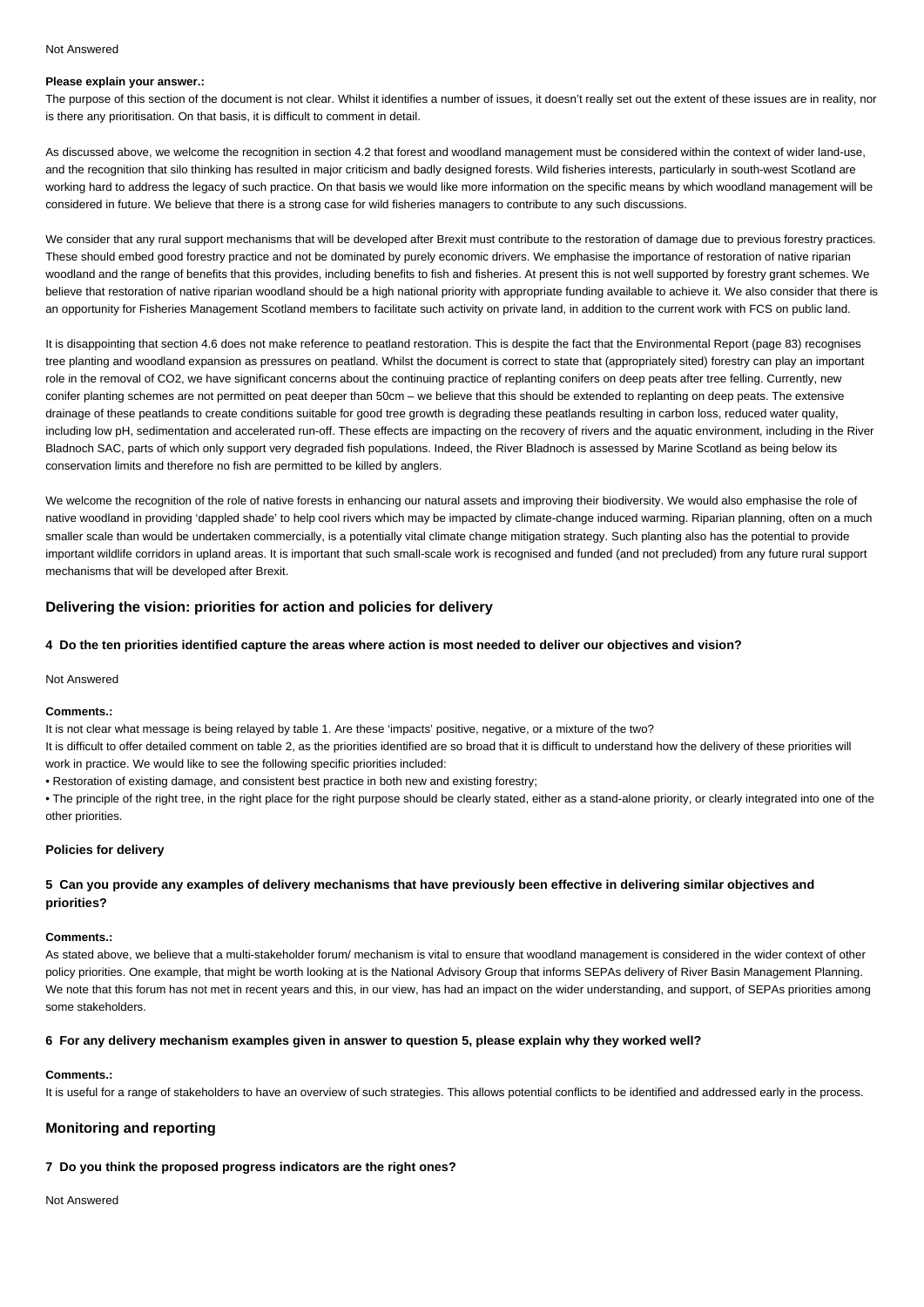#### **Please explain your answer.:**

See answer to question 5 above.

# **8 Do you have any suggestions for other indicators we could use to measure progress (especially ones which draw on existing data)?**

#### **Comments::**

We believe that restoring water quality where inappropriate past planting, especially Sitka spruce on deep peats, has caused problems should be a progress indicator. This can be achieved by using the SEPA River Basin Management Planning Process which highlights where water courses have been downgraded due to forestry associated impacts. These downgraded areas should be priority areas to be addressed if sustainable forestry is a key objective of the Strategy. That said, we have significant concerns that the process for 'downgrading' water courses for acidification now relies on an annual mean figure for pH. This change has been very damaging as there are significant changes through the year in both dissolved organic carbon and pH. The main impact on fish is in early spring when the lowest pH and lowest DOC figures are found. Thus the use of an annual mean pH masks the fact that there may be months in the spring when all salmonids (especially salmon) will be killed by the impacts of low pH. The danger here is that if it is not labelled as being acidified then further expansion of forestry may occur and/or limited restructuring of existing forestry.

## **9 For any indicators suggested in answer to question Q8, please explain why you think they would be appropriate.**

#### **Comments::**

SEPA use a range of agreed biological and chemical sampling and assessments to classify rivers and burns and give them a single classification class or status. There is a requirement from the Water Framework Directive that measures should be undertaken to raise the status of all water courses to 'good' apart from in a few instances. A suitable indicator should be to reduce the number of water courses downgraded to below 'good' status for reasons related to forestry activities.

# **Impact assessments**

**10 Would you add or change anything in the Equality Impact Assessment (which includes our assessment of the potential impact of the strategy on inequalities caused by socioeconomic disadvantage – Fairer Scotland Duty)?**

**Comments.:**

No comment

**11 Would you add or change anything in the Business and Regulatory Impact Assessment?**

# **Comments.:**

No comment

**12 What are your views on the evidence set out in the Environmental Report that has been used to inform the assessment process?**

#### **Comments::**

No additional comment - see answers above.

## **13 Should any additional evidence sources be used in the Environmental Report?**

Yes

#### **Please provide details. :**

SEPA give a status to water courses based on biological and chemical data. These river classes or status would help to identify how many water courses and their length which are downgraded due to forestry related activities and downgraded water courses.

#### **14 What are your views on the predicted environmental effects as set out in the Environmental Report?**

#### **Comments.:**

We are concerned that the necessary improvements to water quality in Galloway from forestry sites will not occur unless there is a significant reduction in replanting on the deep peats and that peatland restoration is considered at deep peat afforested sites.

## **15 Do you agree with the conclusions and recommendations set out in the Environmental Report?**

Not Answered

## **Comments::**

The report needs to be clearer that tree planting on deep peats, especially if it is drained, may result in a net loss of carbon due to the damage and loss of peat. GFT consider that to improve water quality there will need to be a change against the requirement to replant conifers on deep peats.

Natural flood management from forestry is complicated and it needs to be clear that forest drainage may make flooding issues downstream worse. Forestry aiming to play an important role in flood management needs to be carefully planned and designed for this purpose.

We note the report on page 47 does recognise that water quality / environment could be downgraded by forestry activity.

#### **16 Please provide any other further comments you have on the Environmental Report.**